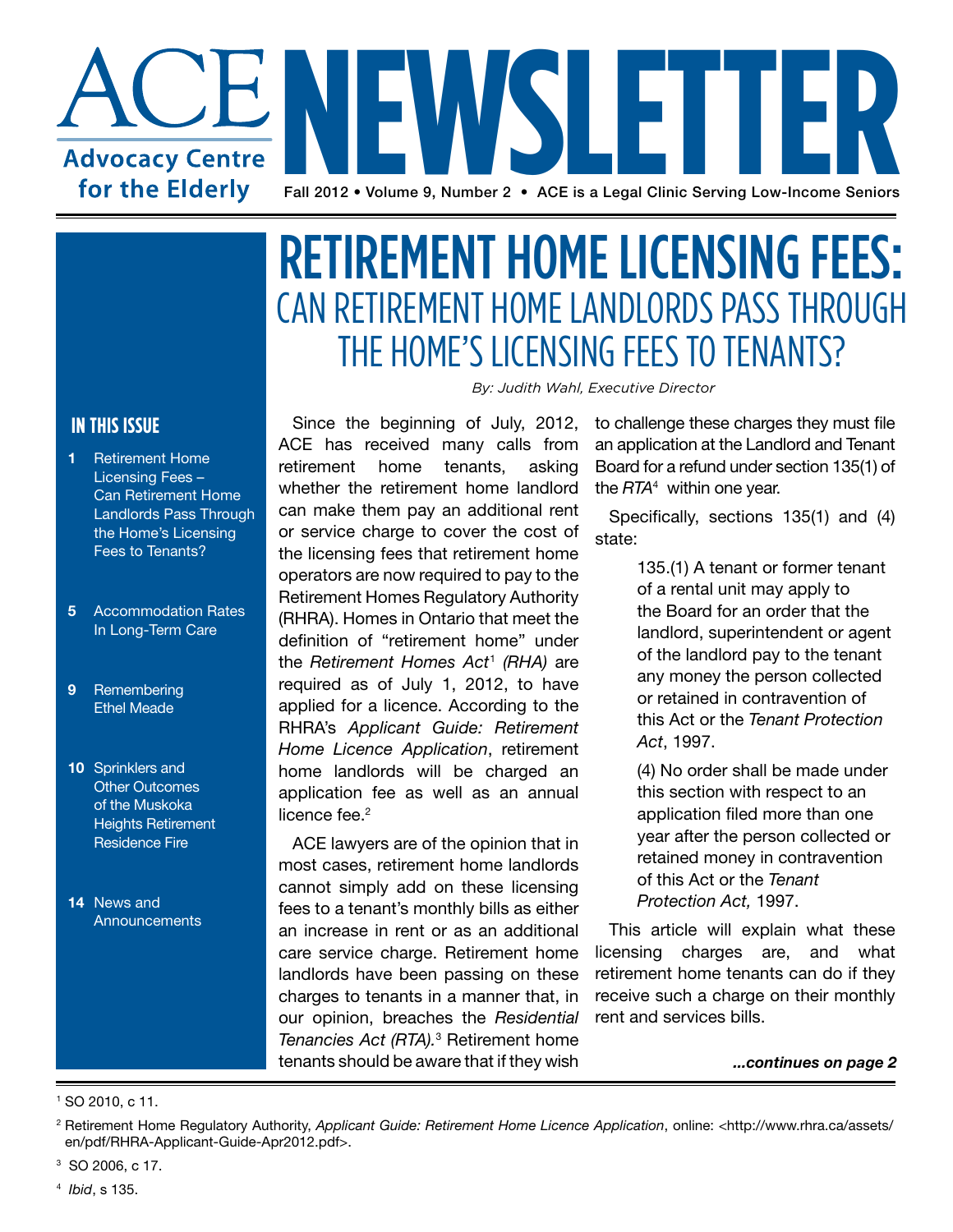LICENSING FEES *...continued from page 1*

#### **LEGISLATION THAT APPLIES TO RETIREMENT HOMES**

Retirement Homes are governed by two pieces of legislation - the *Retirement Homes Act* and the *Residential Tenancies Act*.

The *Retirement Homes Act (RHA)* establishes a regulatory system and structure, requires that retirement homes be licensed, and sets standards that the retirement home landlords must comply with on a variety of matters including: care services; abuse prevention and response; and operations. The *RHA* also requires the RHRA to maintain a public register that contains information about retirement home landlords.

The term "retirement home" is defined in the *RHA* as:

- a residential complex or the part of a residential complex,
- (a) that is occupied primarily by persons who are 65 years of age or older,
- (b)that is occupied or intended to be occupied by at least the prescribed number of persons who are not related to the operator of the home, and
- (c) where the operator of the home makes at least two care services available, directly or indirectly to the residents,<sup>5</sup>

Care services include but are not limited to: health services, nursing services, continence care, assistance with dressing, bathing and feeding, and provision of meals.

Retirement homes are also, however, residential tenancies and therefore must also comply with the provisions of *Residential Tenancies Act (RTA)*. Within the *RTA*, retirement homes would fall under the category of housing referred to as "care homes". The *RTA* sets out the rights and obligations of both tenants and retirement home operators/licensees who are also landlords. The *RTA* sets out that the landlord must provide tenants with a written tenancy agreement; a care home information package (CHIP) that details the various services available from the landlord at that home, costs of those services, staffing at the home; and other types of consumer information.

The fact that the landlord of a retirement home cannot pass through the licensing fees payable under the *RHA* to tenants is because the retirement home is also subject to the *RTA* which prohibits landlords from charging "illegal fees" to tenants. We will discuss this in greater detail below.

#### **Retirement Home Licensing**

As mentioned previously in this article, all retirement homes operating in Ontario are required to be licensed as of July 1, 2012. Under the *RHA*, homes that applied for the licence before July 1, 2012 were deemed to have a licence until the RHRA determines that a licensee has met all the requirements and either issues a licence, or refuses to issue a licence because the requirements have not been met. Since July 1, 2012, the RHRA has been assessing the applications that it has received to determine whether to issue licences to each deemed licence holder. It will take many months before this process is completed by the RHRA.

After July 1, 2012, any new retirement home operators/landlords seeking to start a new retirement home business will not be able to open for business until they are granted a licence. Applications received by the RHRA subsequent to July 1, 2012, will no longer result in "deemed" licences.

If a home was operating prior to July 1, 2012, and has not applied for a licence, it would be considered to be operating without a licence and would be in breach of the legislation. Should you find yourself in this situation, please contact the RHRA for further information.

The RHRA charges retirement home landlords two different fees. These are a licence application fee and an annual licence fee. For more information, consult the *Fact Sheet: Fees*, that is available from the RHRA on its website. $6$ 

The licence application fee is \$800 for homes with twenty or fewer living quarters/suites, and \$1200 for all other homes. This fee is not subject to HST.

The second fee is an annual licence fee which is assessed based upon the total number of living quarters/suites in the home. The current fee is \$9 per suite, per month, plus 13% HST (\$10.17 total).

<sup>5</sup> *Supra,* note 1, s 2(1).

<sup>&</sup>lt;sup>6</sup> Retirement Homes Regulatory Authority, Fact Sheet: Fees, online: <http://www.rhra.ca/assets/en/pdf/Factsheet-Fees-May2012.pdf>.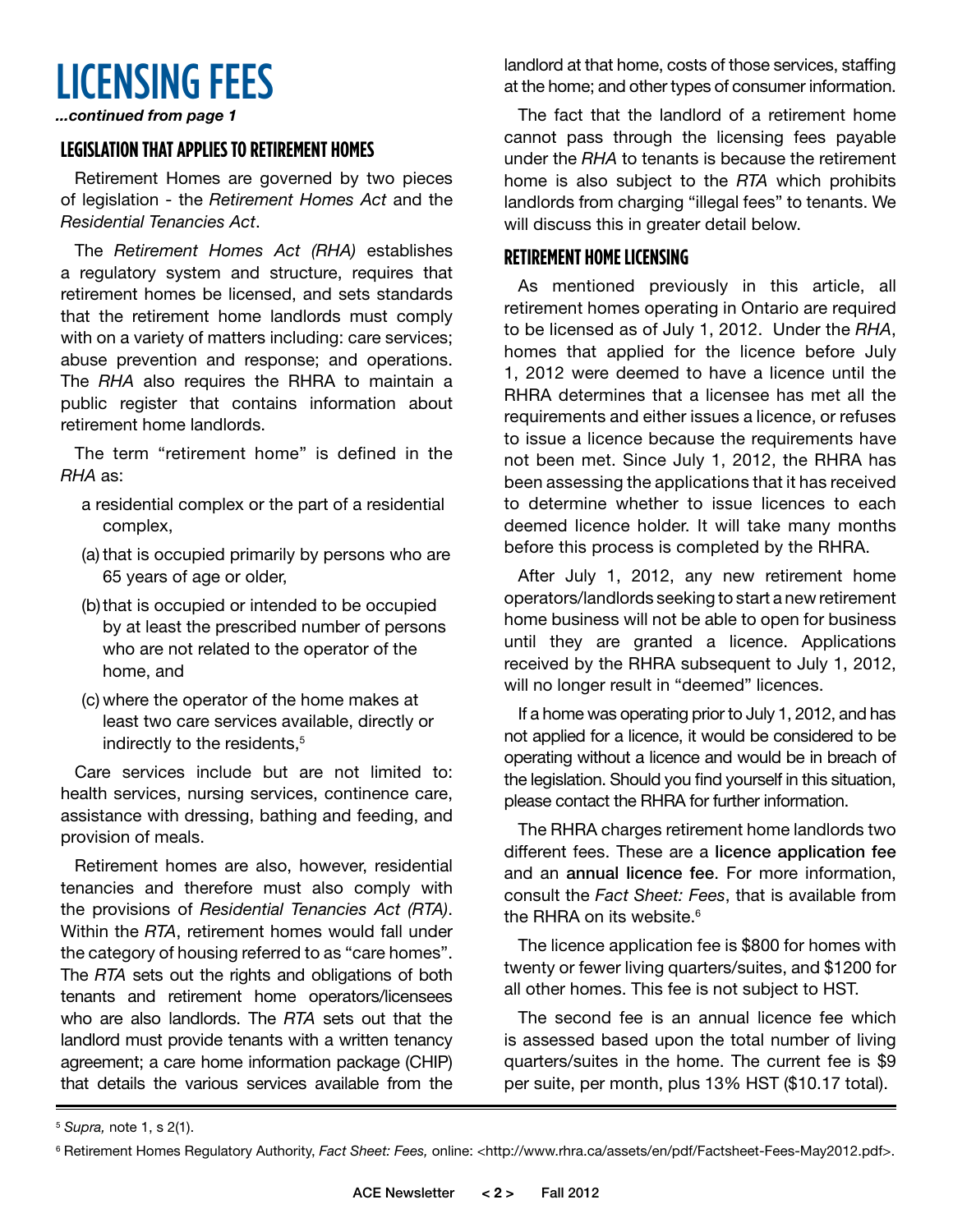

### **Charges**

Under the *RTA*, landlords of care homes can enter into tenancy agreements that set out the fees to be paid for accommodation and the charge for care services. The tenancy agreement must list separately what the rent amount is and what the cost is for the care services portion.

In Ontario, for those homes to which rent control applies, rent can only be increased by the landlord once a year in accordance with the Provincial Rent Increase Guideline set out by the government. The Rent Increase Guideline was 3.1% for 2012. The provincial government announces the annual guideline increase around the end of August. A landlord is also required to give a tenant 90 days written notice, on forms from the Landlord and Tenant Board, of an increase in rent.

Care services charges can be increased only after the landlord gives a tenant 90 days written notice. Care services charges can be increased more than before the increase comes into effect. There is a specific definition in the legislation and regulations as to what care services are. These include such things as health care services, nursing services and services that provide assistance with the activities of daily living.

#### **LICENSING FEES – ARE THESE RENT OR CARE SERVICES?**

Licensing fees that a retirement home landlord is required to pay to the RHRA are not care services and cannot be charged to tenants as care services. The *RTA* and its regulations specifically define what constitutes a care service and licensing fees are not listed. It is for this reason that ACE takes the position that retirement home landlords cannot pass on these RHRA fees to tenants in the form of an increase in the charge for care services that a tenant has contracted to receive. ACE is also of the opinion that the licensing fees that retirement home landlords are now required to pay to the RHRA are not "rent" as defined in the *RTA*.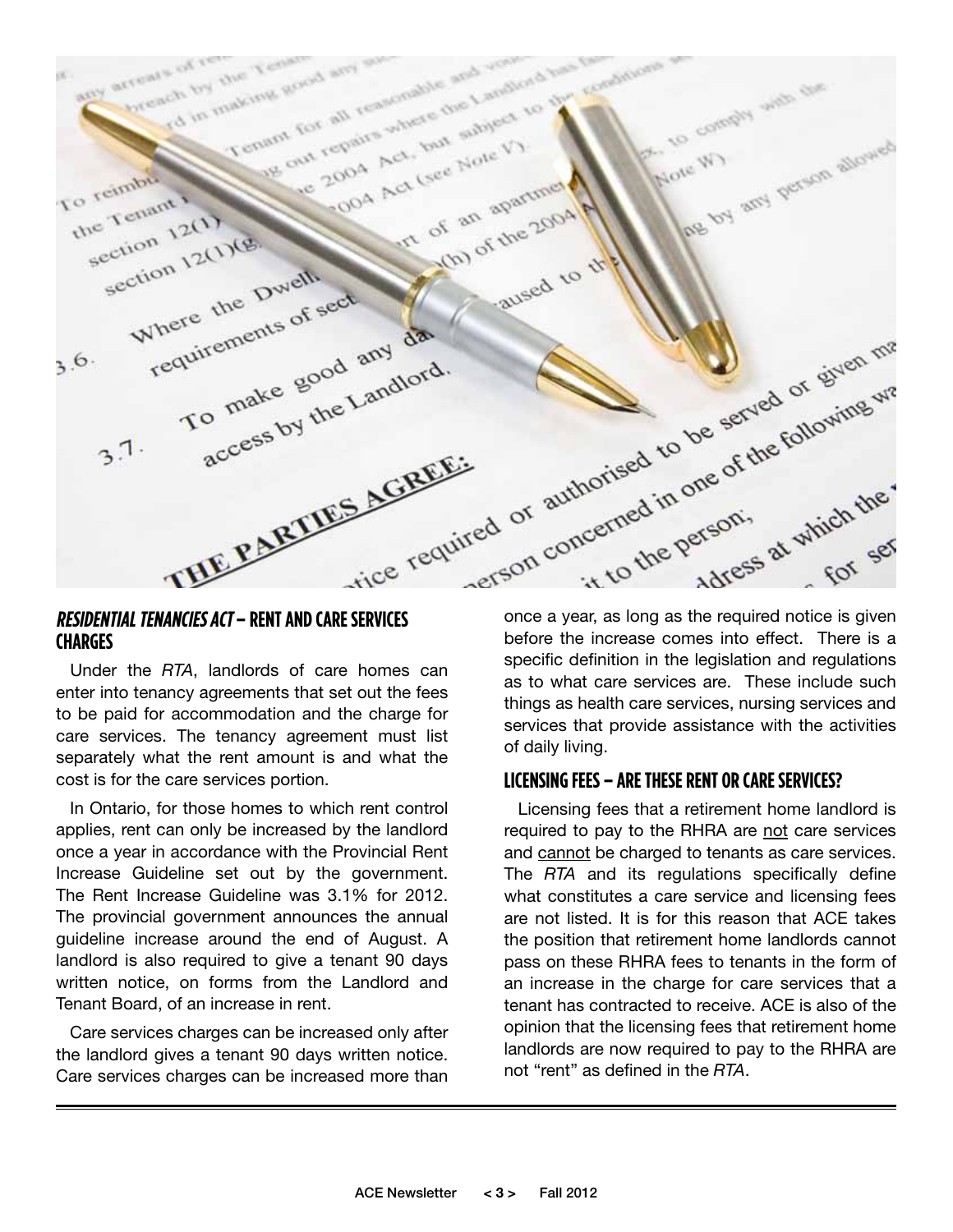According to section 123(1) of the *RTA*, a landlord may increase the rent charged to a tenant for a rental unit as prescribed at any time if the landlord and the tenant agree that the landlord will add any of the following with respect to the tenant's occupancy of the rental unit:

- 1. A parking space
- 2. A prescribed service, facility, privilege, accommodation or thing.7

Section 16 of the regulations to the *RTA*<sup>8</sup> provides a list of prescribed services and facilities, which includes, but is not limited to: cable television; satellite television; air conditioner; extra electricity for an air conditioner or washer/dryer in the rental unit; heat; electricity. Licensing fees are not included in the list of prescribed services and facilities as something that can result in an agreement between a landlord and tenant to increase rent.

Section 134 of the *RTA* also prohibits a landlord, either directly or indirectly, from requiring a tenant to pay any additional charges to the landlord as part of rent.<sup>9</sup> Listed in section 134 are things such as a fee, commission, bonus, penalty, key deposit that may or may not be refundable; any fee to be paid by a prospective tenant as a condition of granting tenancy or continuing occupancy; rent for any portion of the rental unit in excess of what the landlord may legally charge for that rental unit.

Therefore it is argued that retirement home landlords who add licensing fees to rent are imposing an illegal charge on the tenant. A retirement home tenant who finds him or herself in a situation where their landlord has collected money illegally from them can file a T1 Application for a Rent Rebate with the Landlord and Tenant Board on the basis that the landlord has charged an illegal rent or collected an illegal charge. This application must be made within one year after the charge was collected otherwise, the amounts may be deemed lawful.

ACE is of the opinion that fees owed by a retirement home landlord to the RHRA cannot be passed through to tenants by adding these fees as either a care service or as an additional rent charge as a line on the monthly billing of a tenant's account.



#### **SEEK ADVICE FROM YOUR OWN LEGAL COUNSEL**

If you are a tenant in a retirement home and you have received notice from your landlord that your rent or care services have been increased to pay for the licensing fee that the retirement home landlord must now pay to the RHRA, you should consider seeking legal advice. ACE will be posting any updated information or further developments on this issue on our website at www.acelaw.ca and also in future newsletters.

ACE encourages retirement home tenants to contact the Landlord and Tenant Board <http://www. ltb.gov.on.ca/en/index.htm>, their local community legal clinic, or ACE for further information.

#### **FOR MORE INFORMATION:**

#### **Ontario Landlord and Tenant Board**

**Website:** http://www.ltb.gov.on.ca/en/index.htm

**Telephone:** 416-645-8080 from within the Toronto calling area, or toll-free at 1-888-332-3234 from outside Toronto

#### **Retirement Homes Regulatory Authority**

**Website:** http://www.rhra.ca/en/ **Telephone:** 1-855-275-7472 **Email:** info@rhra.ca

<sup>7</sup> *Supra,* note 3, s 123.

<sup>8</sup> O Reg 516/06, s 16.

<sup>9</sup> *Supra*, note 3, s 134.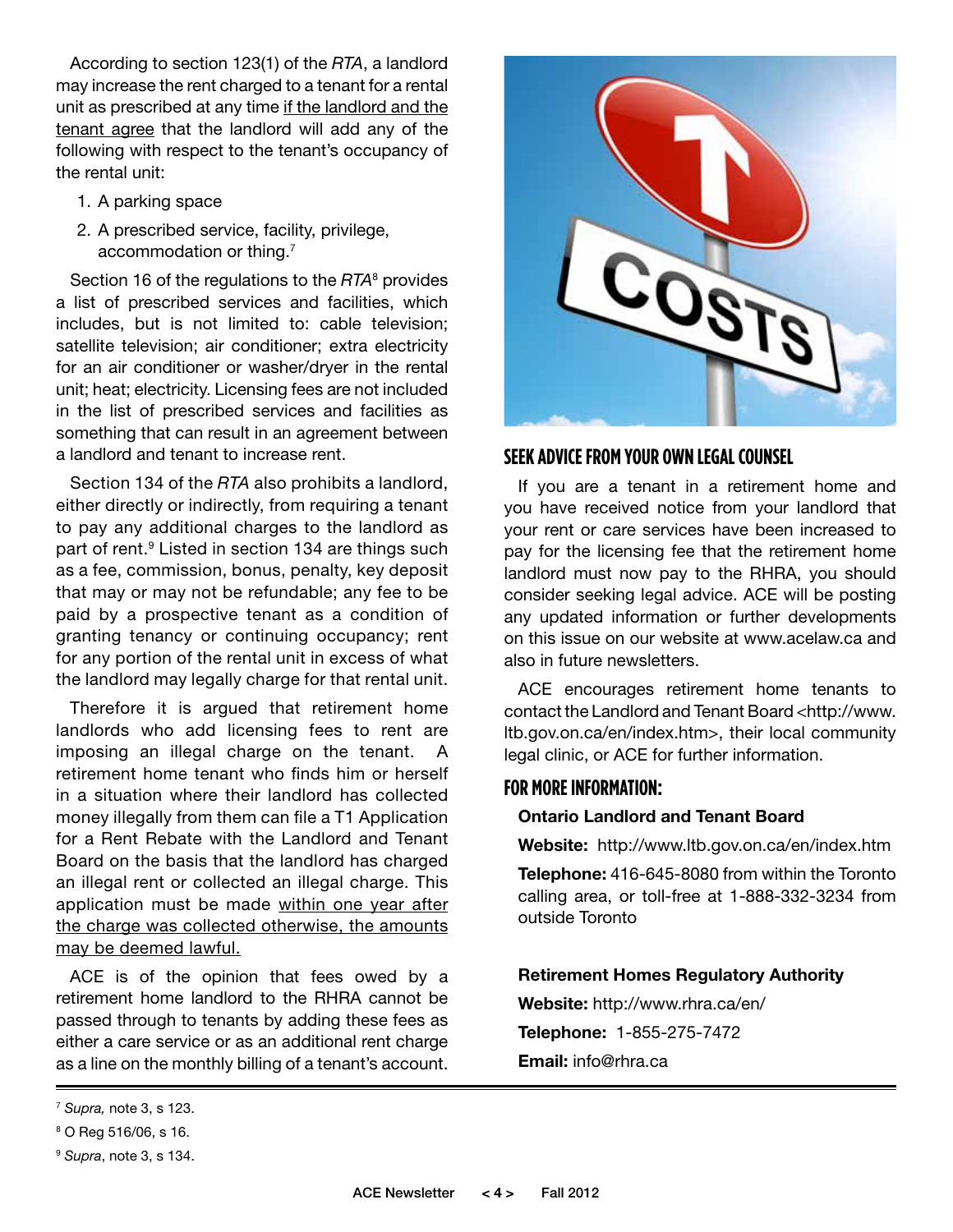## ACCOMMODATION RATES IN LONG-TERM CARE

*By: Jane E. Meadus, Institutional Advocate & Staff Lawyer* 

When a resident is admitted to a long-term care home, the issue of the rate for accommodation can be confusing. ACE receives a lot of inquiries concerning rates for long-term care accommodation. This article will discuss some of the general issues related to accommodation rates and rate reductions. It is, however, not a complete guide and you should always discuss any questions you have about the accommodation rate with either the long-term care home; the Community Care Access Centre (CCAC); the Ministry of Health and Long-Term Care (MOHLTC); or seek legal advice if your case is complex. Always keep notes about what you are told and who you spoke with in case there are any issues later.

*The Long-Term Care Homes Act*1 *(LTHCA)* was proclaimed on July 1, 2010, but the new rules regarding rate reductions were not put into place until January 1, 2011. While for many residents, these changes were not noticeable, for others, especially new admissions, the changes marked a departure from previous processes. On July 1, 2012, there were further amendments to the regulations to the *LTHCA*2 which affect new residents in long-term care homes residing in preferred accommodation.

#### **Types of Accommodation**

The three different levels of accommodation that a long-term care home may offer are: basic, semiprivate or private. Semi-private and private are often also referred to as "preferred" accommodation. The government determines the maximum rates for each type of accommodation. While the legislation sets out the maximum rate, the home is not required to charge that rate for the room. Some homes, for example, may not be able to fill all of their private rooms, and will instead offer the room at a basic rate in order to have it occupied.

Whether a room can be offered as basic, semiprivate or private accommodation is set by regulation.<sup>3</sup> In general, these relate to different designs depending on when the home was built. Unfortunately, it can be very confusing when trying to determine whether a room meets newer or older standards of accommodation. Regardless of the home's configuration, the long-term care home must offer at least 40% of the available accommodation at the basic rate.<sup>4</sup> For example, even where a home only has "private" rooms (i.e. one resident per room) it would still be required to offer a minimum of 40% of its rooms at the basic rate.

When a resident is applying for long-term care, information about the cost of rooms and rate reductions must be provided. Service providers may advise the resident and their family or substitute decision-maker that preferred accommodation may have a shorter wait-list, and encourage the person to apply for that level of accommodation. In some instances, we have heard of service providers, including CCAC placement coordinators, advising prospective residents that they need to be able to pay for preferred accommodation for one year, at which time they will transfer to basic accommodation. This is simply not true. There is no guarantee that a bed at the basic accommodation level will be available after one year has passed.

If a resident or their substitute decision-maker agrees to accept preferred accommodation, they will be required to pay until a basic accommodation room is available. While a resident may apply to transfer to basic accommodation on the day of admission, it may take several years or more for the transfer to that level of accommodation to actually happen as admission to those beds is on an alternating basis with persons being admitted from the community.<sup>5</sup> It is therefore recommended that when applying for preferred accommodation, the resident or their family be able to pay for that bed indefinitely, unless the home agrees in writing to a defined term prior to admission.

<sup>1</sup> SO 2007, c 8.

<sup>2</sup> O Reg 79/10.

<sup>&</sup>lt;sup>3</sup> O Reg 79/10, s 1, "private room", "semi-private room", "standard room".

<sup>4</sup> O Reg 79/10, s 260.

<sup>5</sup> O Reg 79/10 s 207.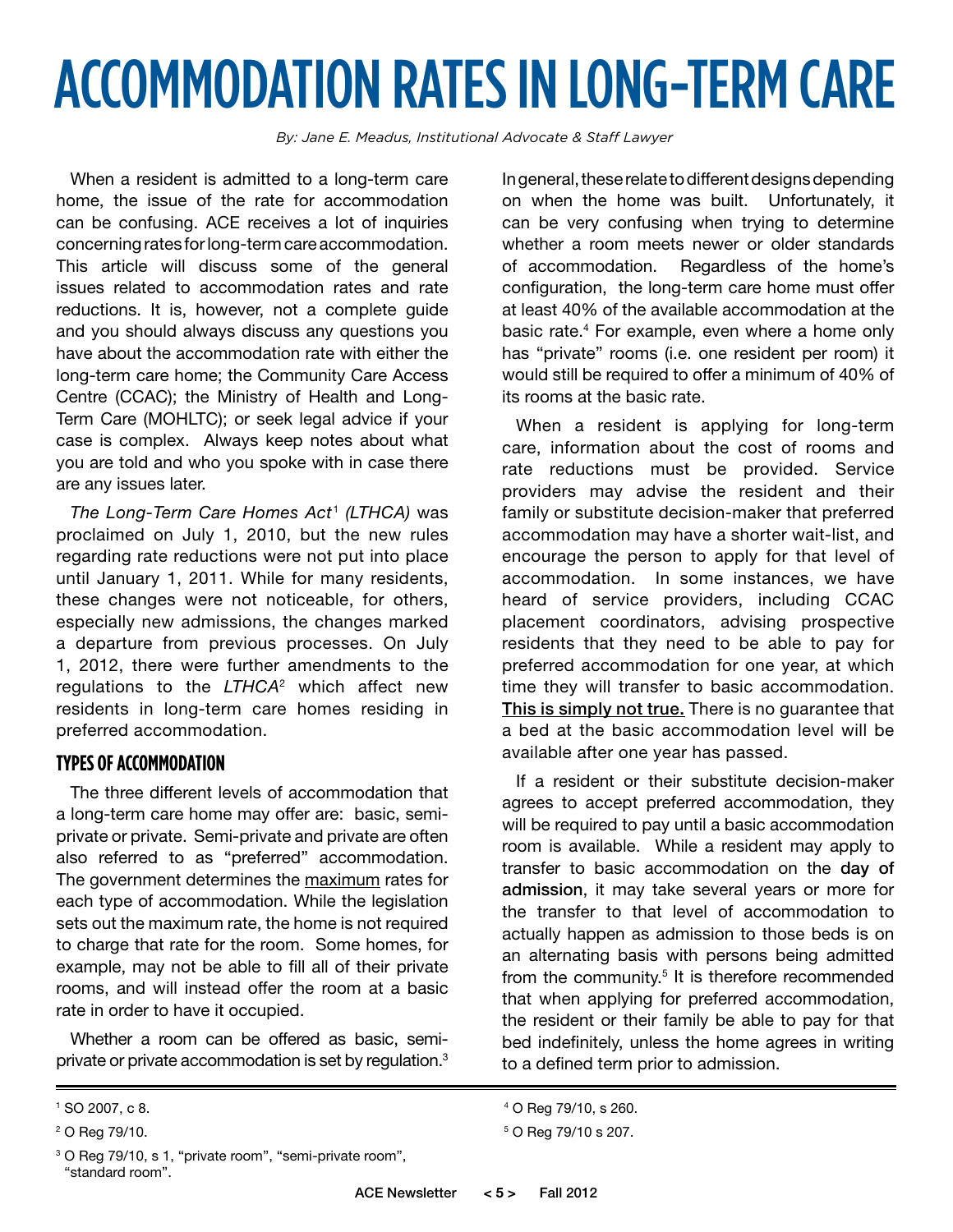#### **ANNUAL ACCOMMODATION RATES**

The government sets accommodation rates by regulation on an annual basis. In general, rates will change annually on July 1. A home must provide 30 days notice to residents when the rate is being increased.6 (This does not include a change that is due solely to a recalculation of the resident's rate reduction.)

The accommodation rate is a fee for the room only. The resident does not pay for the care portion of their stay at a long-term care home. Accommodation fees have no relation to the level of care that the person is receiving.

Residents cannot be discharged or evicted for non-payment of fees. It must be remembered that the person is entitled to the care provided in longterm care: money can never be a barrier to that access.

#### **Regulated Documents**

When being admitted to a long-term care home, a resident or someone on their behalf may be asked to sign an "admission agreement". These documents are called "regulated documents" and must meet the strict requirements set out in the *LTCHA* and its regulations.7 An agreement for basic or preferred accommodation may include only information about the amount and resident's requirement to pay, the licensee's obligation to provide goods and services, the licensee's obligation to provide 30 days notice of fee increases, any interest to be charged for missing or incomplete payments, and the licensee's obligation to provide a monthly statement of the resident's account.<sup>8</sup> There is no provision allowing a home to include a "guarantor" or third party to be responsible for these fees. Like any document to be signed in long-term care, the home must have the document certified by a lawyer and the resident is entitled to seek advice before signing it.

#### **Applying for a Rate Reduction**

Residents who are in a room designated as basic accommodation may apply for a rate reduction. As well, spouses who resided in a semi-private room

- <sup>9</sup> O Reg 79/10, s 1 "standard room".
- 10 O Reg 79/10, s 248(1).

and received a rate reduction prior to July 1, 2010 may also continue to apply for a rate reduction.<sup>9</sup> Rate reductions are generally applied for when a person is admitted to a home and at least annually thereafter or as required by regulation.<sup>10</sup>

In order to be considered for a rate reduction, the resident or someone on their behalf must apply. There are two types of reductions: one which reduces the rate because the resident is lowincome; the second type of rate reduction takes into account the resident's need to support his/her dependants.

#### **Rate Reduction for Low-Income Residents**

Where residents reside in a room which has been designated as "standard" or "basic" accommodation, the resident is entitled to apply for a rate reduction based upon their income. The income of other family members (such as a spouse), is not included when determining the regular reduction, nor are assets included in the determination. This is important, as many people believe that they will have to sell their house or rid themselves of other assets in order to qualify for a rate reduction, which is not the case. However, any income that is generated by an asset, for example rent on property owned, interest on savings, and dividends on stocks, which are included as income on a tax return, would be considered in any rate reduction calculation.<sup>11</sup>

The regulations to the *LTHCA* require that if they wish to apply for a rate reduction, the person provide a copy of their "Notice of Assessment" from the previous year's income tax return, unless they are in receipt of Ontario Disability Support Program (ODSP) benefits, or the Public Guardian and Trustee is their quardian of property.<sup>12</sup> It is recognized, however, that on the initial application, such documentation may not be readily available to the resident, and in that year, other supporting documentation can be provided for the purpose of calculating the resident's annual income.<sup>13</sup>

The home has a positive duty to assist the resident in applying for the rate reduction upon request.<sup>14</sup>

- 13 O Reg 79/10, s 249(5).
- 14 O Reg 79/10, s 253(3).

<sup>6</sup> O Reg 79/10 s 259.

<sup>7</sup> LTCHA ss 80-83; O Reg 79/10 s 227.

<sup>8</sup> O Reg 79/10, s 227(3).

<sup>&</sup>lt;sup>11</sup> See O Reg, 79/10, s 249 for the definition of "annual income".

<sup>12</sup> O Reg 79/10, s 253(2)(c).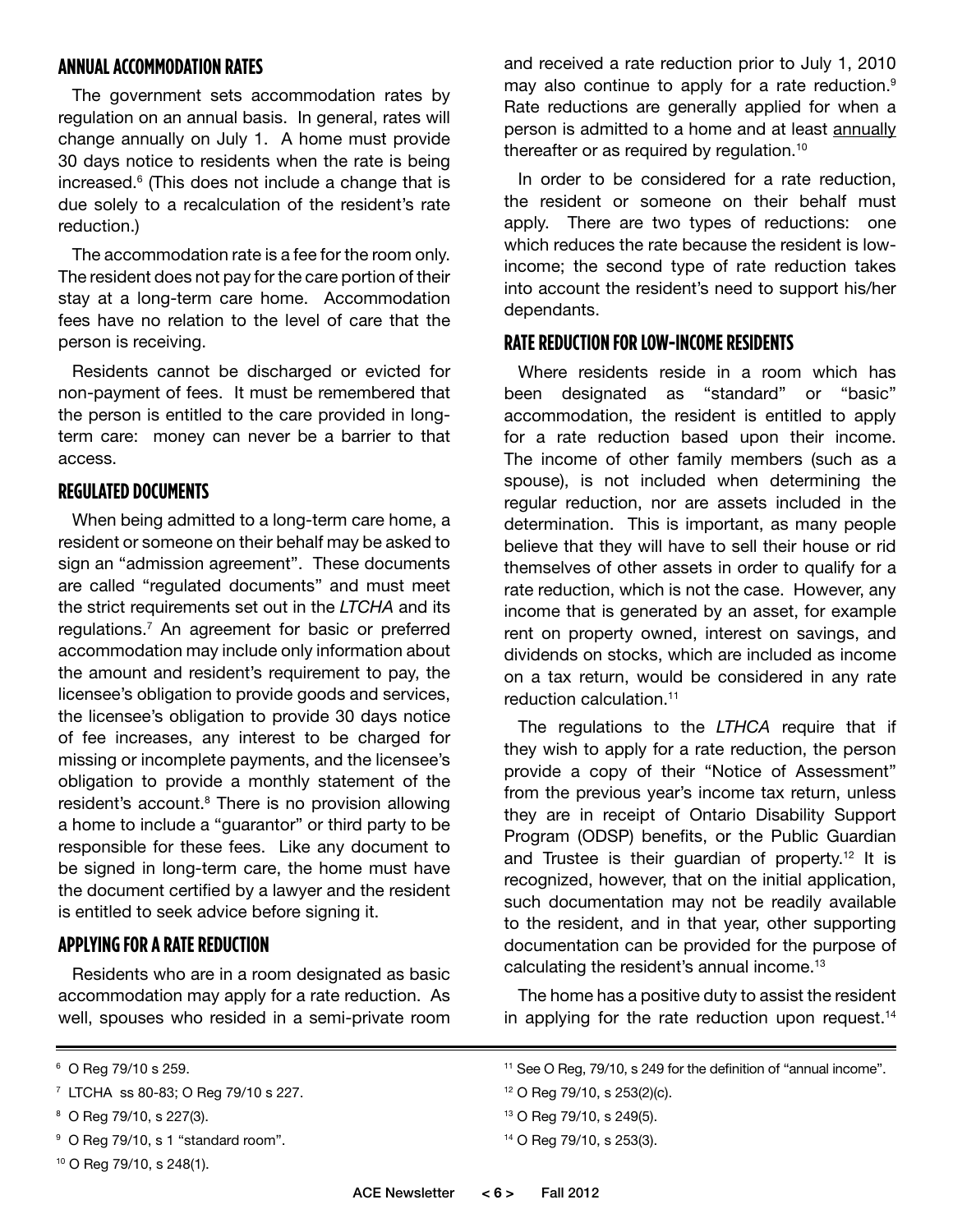This includes an obligation on the home to apply for the rate reduction where the resident's money is being managed by the home.<sup>15</sup>

In order to qualify for a rate reduction, the resident must first maximize their income.16 This includes applying for all government benefits, private insurance, benefits from a foreign government, support payments, and financial support from a sponsor where the resident is a sponsored immigrant.<sup>17</sup>

If a resident is a sponsored immigrant, the sponsor has agreed to support the person financially for the duration of the sponsorship agreement which, in the case of elderly parents, is presently ten years. This support includes payment of the accommodation rate in a long-term care home. In many cases, however, the sponsor will be unable or unwilling to pay this amount. Any income support that a sponsor does provide will be included in the resident's income.<sup>18</sup> If the contribution does not cover the accommodation rate, the expectation is that the resident will apply for ODSP benefits, which will cover these costs. While the home and the MOHLTC cannot enforce the sponsorship agreement, ODSP is able to sue the sponsor for repayment of any benefits given to the sponsored family member.<sup>19</sup>

To determine the rate reduction, a staff member of the home will input the information into a computer program which will calculate the person's rate at the home. In most cases, the resident will be entitled to keep \$134 from their income for incidentals, unless they have an income that is less than \$134.20

#### **Rate Reduction for Residents with Eligible Dependants**

Residents with eligible dependants can apply for a rate reduction based upon their combined incomes. However, dependants must meet specific criteria which are set out in the legislation.

Dependants can be either a spouse or a child. A spouse must have been living with the person prior to their hospitalization/admission to an institution. A spouse living in a long-term care home, hospital

17 O Reg 79/10, s 253(2).

or other institution; or who is in receipt of an Old Age Security Pension, ODSP benefits or Ontario Works benefits, is not considered a dependant for the purpose of calculating a rate reduction. A child must be either under the age of 18 or under the age of 25 and enrolled in full-time secondary or post-secondary educational institution, financially dependant on the resident, and not in receipt of any of the income supports listed above.<sup>21</sup>

The income of the spouse and/or child would be included in the application for a rate reduction, and an amount subtracted for the purpose of their support. At the date of writing, \$1,295.05 is deducted for support of the first dependant, and \$558.36 for each dependant thereafter. While this is not a large amount, it is an improvement on the previous legislation which was silent with respect to dependant deductions.

Residents who had a reduction for dependants/ spouses under the previous legislation may continue to have the reduction that was available under that scheme as determined by the Director.<sup>22</sup> Under the previous legislation, a resident in a long-term care home could have an amount up to \$152.08 reduced for a spouse in the community.

#### **Preferred Accommodation**

Residents who choose preferred accommodation cannot receive a rate reduction. As previously mentioned, a home may designate a bed as being offered at a reduced rate, even if it is entitled to charge a preferred rate. $23$  If the bed is designated as being basic accommodation, the person can apply for a rate reduction.

Long-term care homes are entitled to charge a premium for preferred beds, the maximum amount of which is set out in the legislation. The home may only charge the preferred rate if it is agreed to in writing by the resident or a person authorized to enter into an agreement on their behalf.<sup>24</sup>

As of July 1, 2012, differential rates for preferred accommodation beds were introduced. In general,

<sup>21</sup> O Reg 79/10, s 251. The terms "spouse" and "child" are not defined for the purpose of this section.

- 22 O Reg 79/10, s 253(11) & (12).
- 23 O Reg 79/10, s 247, (4) to (7).
- <sup>24</sup> *LTCHA* s 91(2).

 $15$  Given the inherent conflict of homes regarding their role as a creditor and the fiduciary duty that they would have to the resident if managing the money, we highly discourage this practice.

<sup>16</sup> O Reg 79/10, s 253(1).

<sup>18</sup> O Reg 79/10, s 249(2)4.

<sup>&</sup>lt;sup>19</sup> A more detailed discussion of this issue will be published on the ACE website in the near future.

<sup>20</sup> As of November 1, 2012. O.Reg.79/10 s. 253(7)1.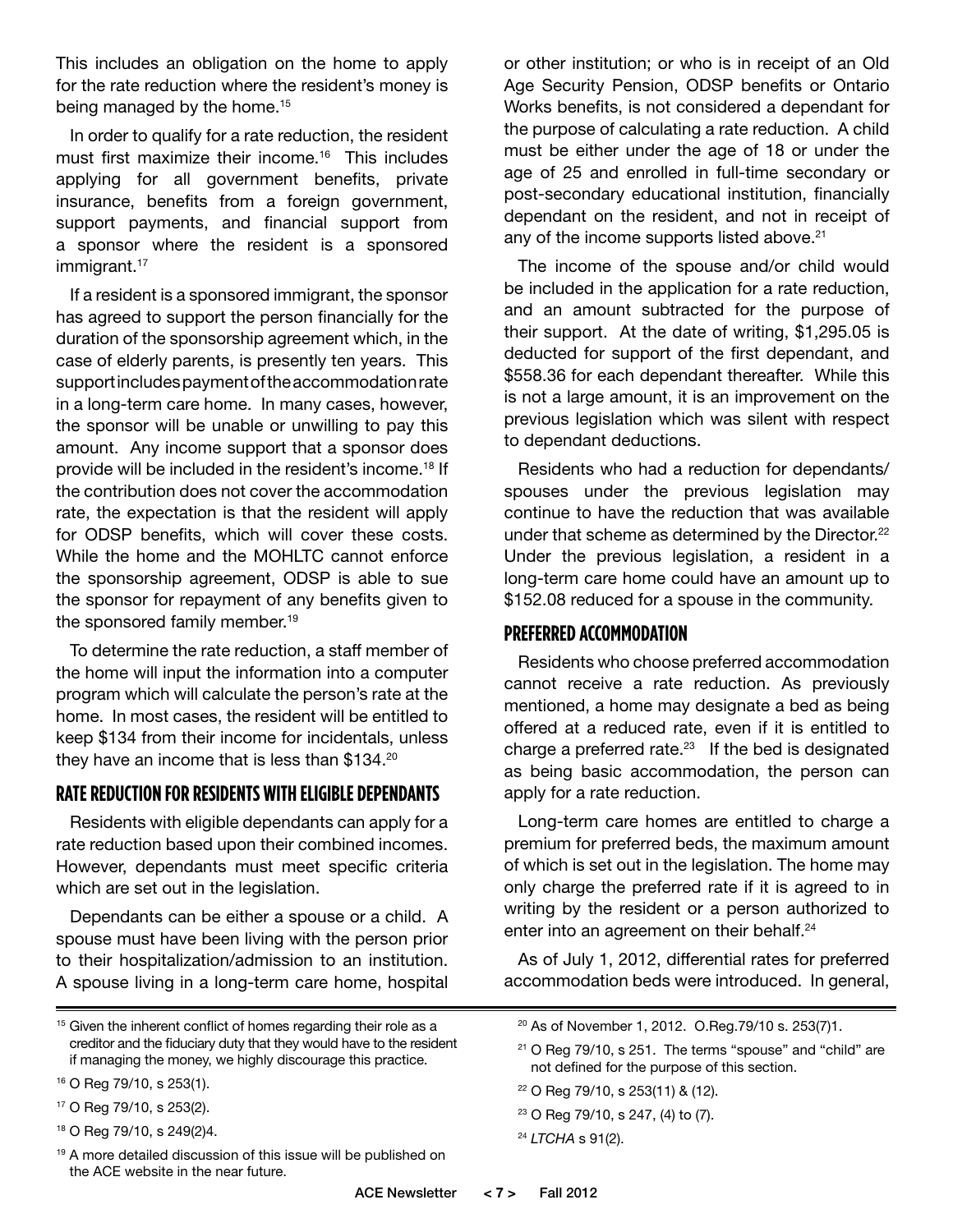this meant that homes which met certain standards were entitled to charge a higher rate for new residents in preferred accommodation than other older homes.<sup>25</sup> Unfortunately, it is unclear from the *LTCHA* as to which homes can charge the higher rate. We have made requests to the MOHLTC for further clarification as to which homes are entitled to charge these rates and how this is determined. To date, we have not received a response to our inquiries. Some CCAC's have published the rates relating to the homes in their area: it is not known how they determined which homes were so entitled. We recommend that if you are being charged the higher rate for preferred accommodation, that you seek confirmation that the home is, in fact, legally entitled to do so.

In the past, married residents who applied for long-term care could be admitted to semi-private accommodation in older homes at the basic rate. This has since been eliminated, although those in such accommodation have been grandfathered in. It would appear that the reason for this is the expectation that all homes will eventually be rebuilt to have a maximum of two residents per room in basic accommodation; eliminating the need to offer semi-private accommodation to married residents. Unfortunately, the rate at which long-term care homes are being rebuilt is slow and many older homes continue to offer only three or four bed basic accommodation rooms. New residents who wish to reside with a spouse at the basic rate must therefore apply only to newer homes, which usually have much longer waiting lists.

Another interesting development is homes which do not offer any rooms in the basic accommodation configuration. These newer homes may only offer private rooms. Unfortunately, the result is that residents who wish to reside with a spouse are prohibited by law from doing so, as the room is prohibited from allowing more than one bed in the room.

#### **OTHER CHARGES**

The home may only charge other fees if they are agreed to in writing<sup>26</sup> and are not for items for which they are prohibited from charging.<sup>27</sup>

Residents often choose to purchase additional items, such as cable television, telephone service, or hairdressing, which are not included in their accommodation rate. Residents and their families should be wary of charges for items such as "valet service" (often described as ironing and mending), which may not provide value for service. Residents should also be aware that the home cannot require them to purchase any services. While residents may wish to purchase specialized services such as chiropody, declining to purchase such services does not mean that the home does not have an obligation to provide appropriate nail and foot care.

An exception to this rule is with respect to copayments for medication covered by the Ontario Drug Benefit program. By law, the recipient must pay the \$2 copayment when he/she is a resident of a home.<sup>29</sup>

Issues arise, however, if medications have not been consented to, or are not covered by the Ontario Drug Benefit program. In either case, we believe that the resident or a person with authority could challenge such fees as being contrary to either the drug benefit legislation or the *LTCHA*. As well, one should review these bills carefully for signs that medication is being ordered more often than required, for example weekly prescriptions instead of monthly, which cause an increase in fees. A resident on 8 medications, at \$2 per prescription, could be charged \$64 when charged weekly instead of \$16, which is a lot when they may only have \$134 spending money.

#### **TRUST ACCOUNTS AND ACCOUNTING**

Residents are entitled to have money held in a trust account by the home.30 The *LTCHA* sets out the parameters for the trust account, including that a home cannot hold more than \$5,000 for a resident at any given time time; the home must have written authorizations for all withdrawals or payments, including paying the accommodation rate; transaction fees cannot be charged, and the

Agreements regarding those fees are governed by the regulated document sections of the legislation and the regulations.<sup>28</sup>

<sup>25</sup> O Reg 79/10, s 247, 247.1.

<sup>26</sup> LTCHA, s 91(2)

<sup>27</sup> O Reg 79/10, s 245.

<sup>28</sup> LTCHA, s 80-83; O Reg 79/10, s 227.

<sup>29</sup> O Reg 201/96, s 20.1-20.3.

<sup>30</sup> O Reg 79/10, s 241.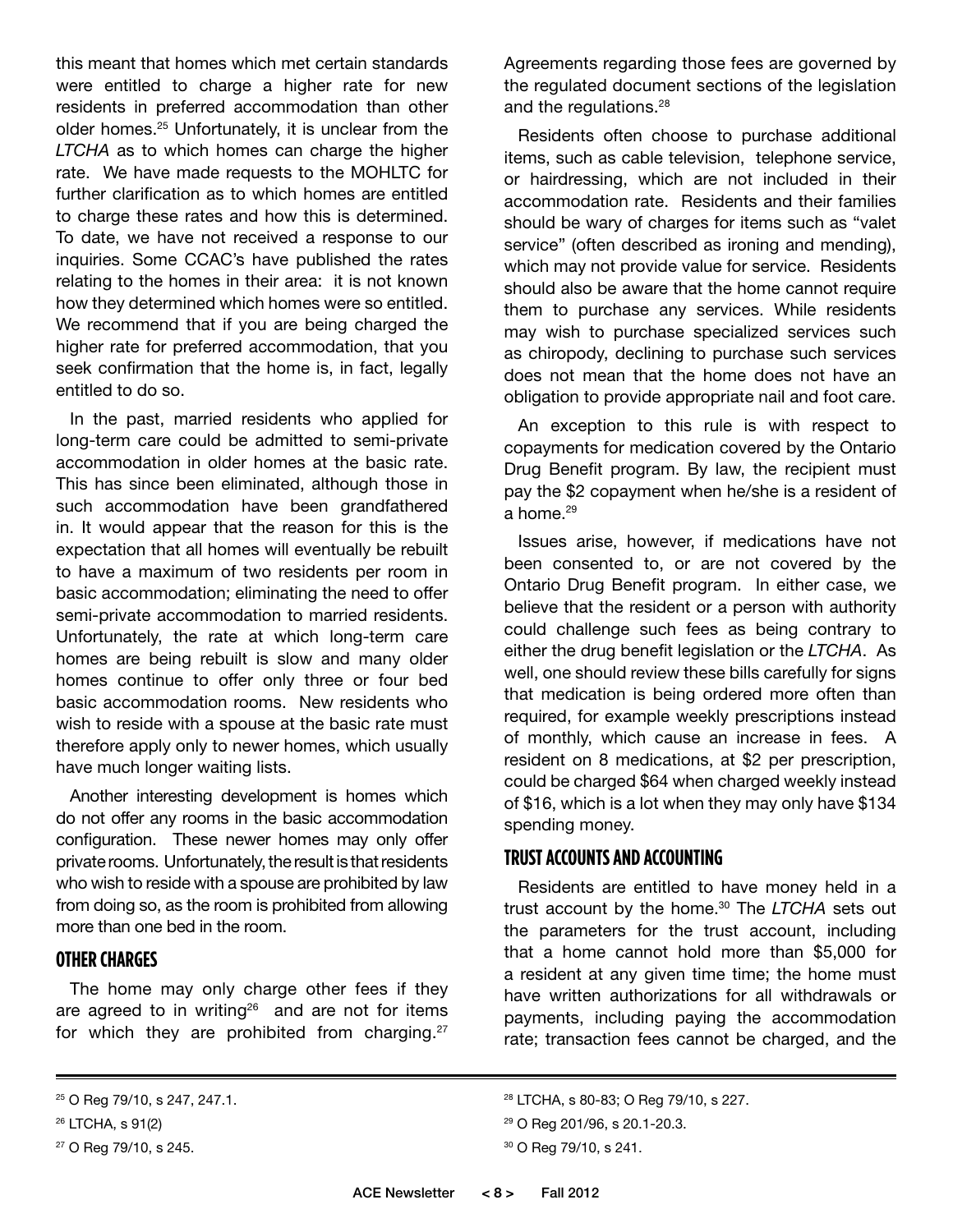home must provide a copy of their written policy and procedures to every person or person acting on their behalf who is using trust account services.

The home must provide a monthly itemized statement of the account for the charges to the resident.31 The home must provide each resident or the person with authority with a quarterly statement of all trust accounts, including deposits, withdrawals and balance as of the date of the statement.<sup>32</sup>

#### **Conclusion**

This is a general overview of fees in long-term care homes. In many cases, this will be sufficient information for a person being admitted to or living in a long-term care home. We recommend that when in doubt, you should obtain more information from a knowledgeable source before making any decisions or entering into any agreements with a long-term care home.

31 O Reg 79/10, s 261.

32 O Reg 79/10, s 241(7)(f).

# **REMEMBERING ETHEL MEADE**

The Board and staff of ACE were saddened to learn of the passing of Ethel Meade on October 10, 2012.

Ethel was a long-standing and respected community activist on health care issues. She was also a long-time resident of the Older Women's Network (OWN) Co-op in Toronto. Widowed at the age of 45, with three children to support, Ethel went back to school and obtained her Ph.D. in English Literature and subsequently taught at Ryerson University.<sup>1</sup>

Ethel's community involvement was extensive and she was passionate about improving the health care system for all older adults living in Ontario. She was a Board Member and Steering Committee Co-Chair of the Ontario Coalition of Senior Citizens' Organizations (OCSCO); Vice-Chair of Care Watch Toronto; Past Chair and founding member of the Ontario Health Coalition (OHC); member of

the Ontario Seniors' Secretariat Seniors Liaison Committee; member of the Ontario Association of Social Workers' Committee on Issues of Aging.

The OHC's Ethel Meade Award was created in her honour upon her retirement from the OHC Board. The Award is to be granted to ". . . . the person whose research and/or policy work has made a crucial contribution to the public health care system and the fight to protect it."<sup>2</sup>

We would like to offer our most sincere condolences and best wishes during this difficult time to Ethel's family. Ethel is survived by her three daughters: Dolores, Miriam, Judi; her seven grandchildren: Rebecca, Aviva, Tammy, Daniel, Bill, Russell, Kyle; and two great-grandchildren: Isaac and Benjamin. A gathering to honour Ethel took place on October 20, 2012, at 3:00 PM at the OWN Housing Cooperative located at 115 The Esplanade.

<sup>1</sup> "A unique co-op", The Toronto Star (08 November 2008) online: The Toronto Star < http://www.thestar.com/atkinsonseries/article/532232- -a-unique-co-op>.

<sup>2</sup> Ontario Health Coalition, Ethel Meade Award, information sheet.



9 Davies Avenue, Suite 106 Toronto, ON M4M 2A6 416.906.2111

**ninedoors.com**

**Layout and design of ACE Newsletters provided by Ninedoors Design + Communication**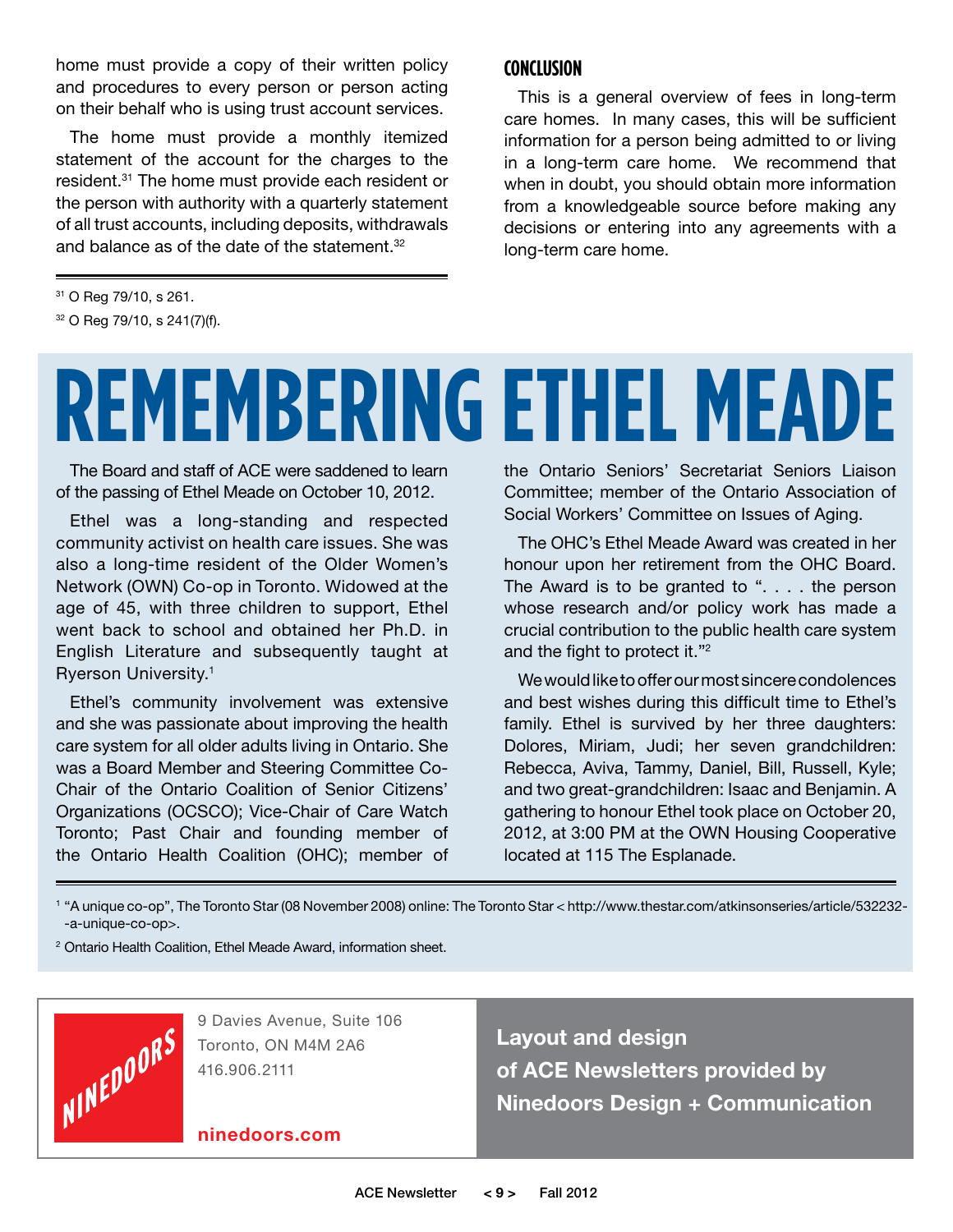## SPRINKLERS AND OTHER OUTCOMES OF THE MUSKOKA HEIGHTS RETIREMENT RESIDENCE FIRE

*By: Graham Webb, Staff Litigation Lawyer*



#### **The Muskoka Heights Retirement RESIDENCE Fire**

On January 19, 2009, at around 6 a.m., fire broke out at the Muskoka Heights Retirement Residence in Orillia, Ontario. Despite the heroic efforts of the one staff member on duty, firefighters and police, two elderly retirement-home tenants perished in the fire and two others later died in hospital. Several other tenants were injured and hospitalized from the fire.

The Muskoka Heights blaze is only one of many tragic fires in Ontario retirement homes and longterm care homes that have led to 44 deaths since 1980. On May 26, 2012, two more retirementhome tenants died following a fire at the Mont-Roc Retirement Home in Hawkesbury, Ontario. Coincidentally, the Mont-Roc fire happened on the very day that a coroner's jury delivered its verdict and recommendations following an inquest into the 2009 Muskoka Heights fire.

Since 1980, the rate of death by fire in congregate retirement-living situations in Ontario has been about three times that in other residential occupancies. Recently, Ontario fire fighters have also responded to non-fatal retirement-home fires in unsprinklered facilities that are best described as a "near-misses". The cumulative effect of these incidents is to create a heightened sense of urgency and awareness of the need for increased fire-safety in Ontario retirement homes.

The recommendations following the Muskoka Heights inquest might lead to changes to the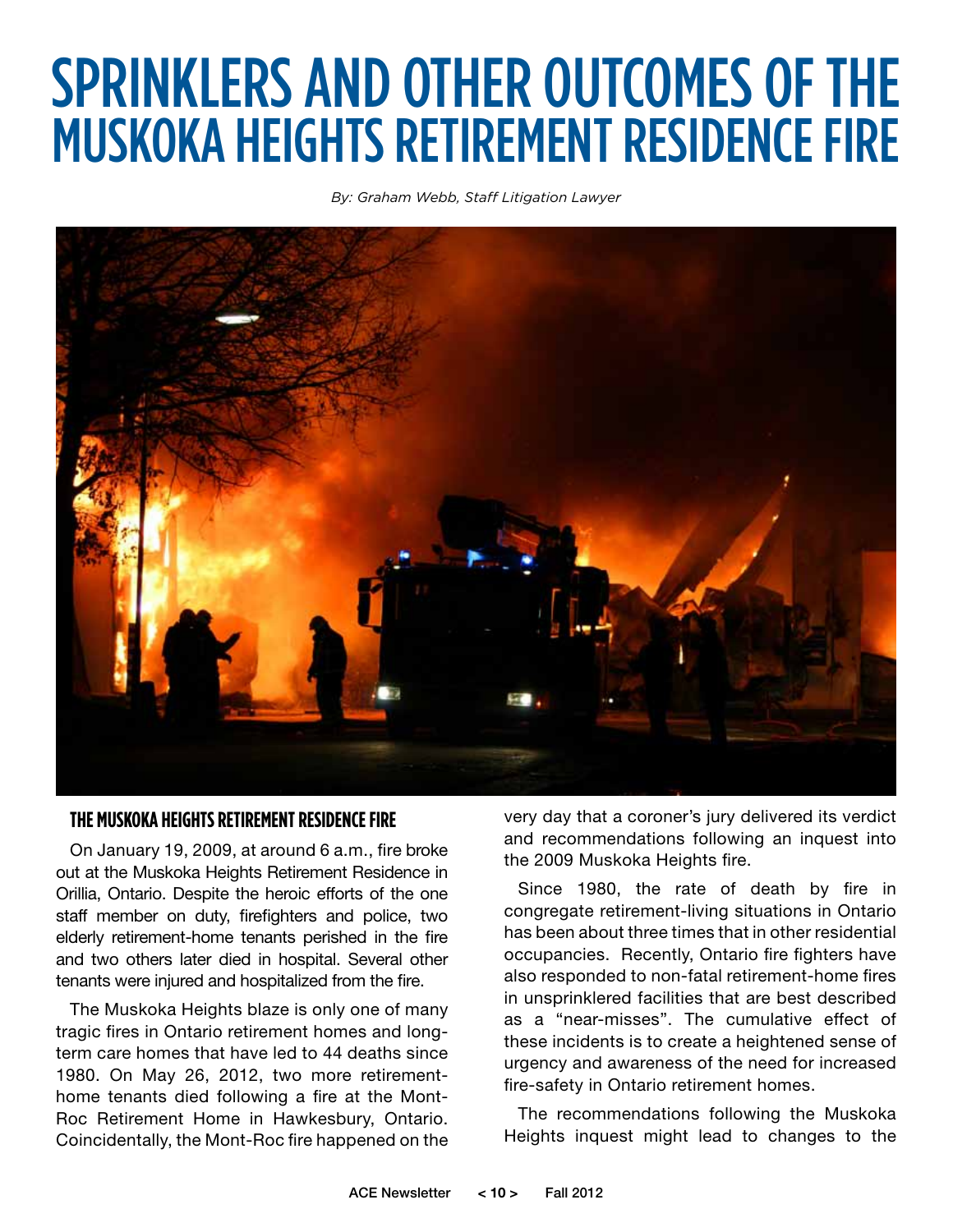Ontario *Fire Code*1 that would increase the fire safety of Ontarians living in retirement homes and in other vulnerable occupancies.

#### **Fire Code Prosecutions**

Following police and fire investigations, the City of Orillia laid charges under the *Fire Code* and the *Fire Protection and Prevention Act*, 19972 against the owner and administrator of the former Muskoka Heights Retirement Residence in relation to the January 2009 fire. In 2010, the corporate owner and the retirement home administrator each pleaded guilty to two charges: (i) failing to ensure supervisory staff were instructed in the fire emergency procedures; and, (ii) failing to conduct fire drills for supervisory staff. Fines of \$62,500 and \$18,750 were imposed on the corporation and the administrator respectively. In 2012, the owner and the administrator each testified at the Muskoka Heights inquest that no part of the 2009 fines imposed on them had yet been paid.

The Muskoka Heights Retirement Residence burned to the ground on the day of the fire and never re-opened for business. Despite the nonpayment of fines, the owner testified at the inquest that he now operates two other retirement homes at Cornwall, Ontario.

### **The Coroner's Inquest**

The Muskoka Heights inquest is one of four major coroner's inquests that have led to recommendations for improved fire-safety, including the mandatory retrofit of automatic sprinklers in retirement homes, long-term care homes and other vulnerable occupancies. Similar recommendations were made at inquests into the 1980 Extendicare Nursing Home fire; the 1995 Meadowcroft Place Retirement Home fire; and, the 1997 Sunnybrook "K" Wing fire.

In 1995-96, the Advocacy Centre for the Elderly (ACE) represented the Alzheimer Society of Peel and the Alzheimer Association of Ontario (now the Alzheimer Society of Ontario) at the 72-day long Meadowcroft Place inquest. In the spring of 2012, ACE also represented the Alzheimer Society of Ontario, and the families of the late Robert McLean and the late Vera Blain at the six-week long Muskoka Heights inquest. Following each of those inquests, in 1998 and 2012, ACE also participated on "Technical Advisory Committees" designed to give expert technical advice to the Office of the Fire Marshall (OFM) on changes to the *Fire Code* that would be needed to implement the inquests' fire-safety recommendations.

The 1995 and 2012 inquests both recommended the implementation of mandatory automatic sprinklers in retirement homes and other care occupancies. In 1998, automatic sprinklers were mandated in the Ontario *Building Code*3 for newly constructed "care occupancies". However, despite the inquest recommendations, the *Fire Code* was not changed to require the retrofitting of sprinklers in existing facilities.

In 2012, the Muskoka Heights inquest again recommended the retrofitting of sprinklers in all existing care occupancies, including all retirement homes, and other life-safety enhancements. It also recommended improved resources for firesafety training for retirement-home owners and supervisory staff, development of a municipal registry of vulnerable occupancies, and increased *Fire Code* enforcement.

#### **RESPONSE TO THE INQUEST**

In response to the Muskoka Heights inquest, the OFM organized a Technical Advisory Committee ["TAC"] that very quickly completed its work between June and September 2012. The recommendations of the TAC, if implemented by the government of Ontario, could lead to the following changes in the *Fire Code*:

#### **a. Mandatory Retrofitting of Sprinklers**

With the consensus of major stakeholders, including ACE, the Ontario Association of Fire Chiefs [OAFC] and the Ontario Retirement Communities Association [ORCA], it is expected that all retirement homes licensed under the *Retirement Homes Act*, 20104 and all other care occupancies must be retrofitted with automatic sprinklers within five years of the next revision of the *Fire Code*.

This consensus required significant co-operation

<sup>1</sup> O Reg 213/07 made under the *Fire Protection and Prevention Act*, 1997.

<sup>2</sup> SO 1997, c 4.

<sup>3</sup> O Reg 350/06.

<sup>4</sup> SO 2010, ch 11.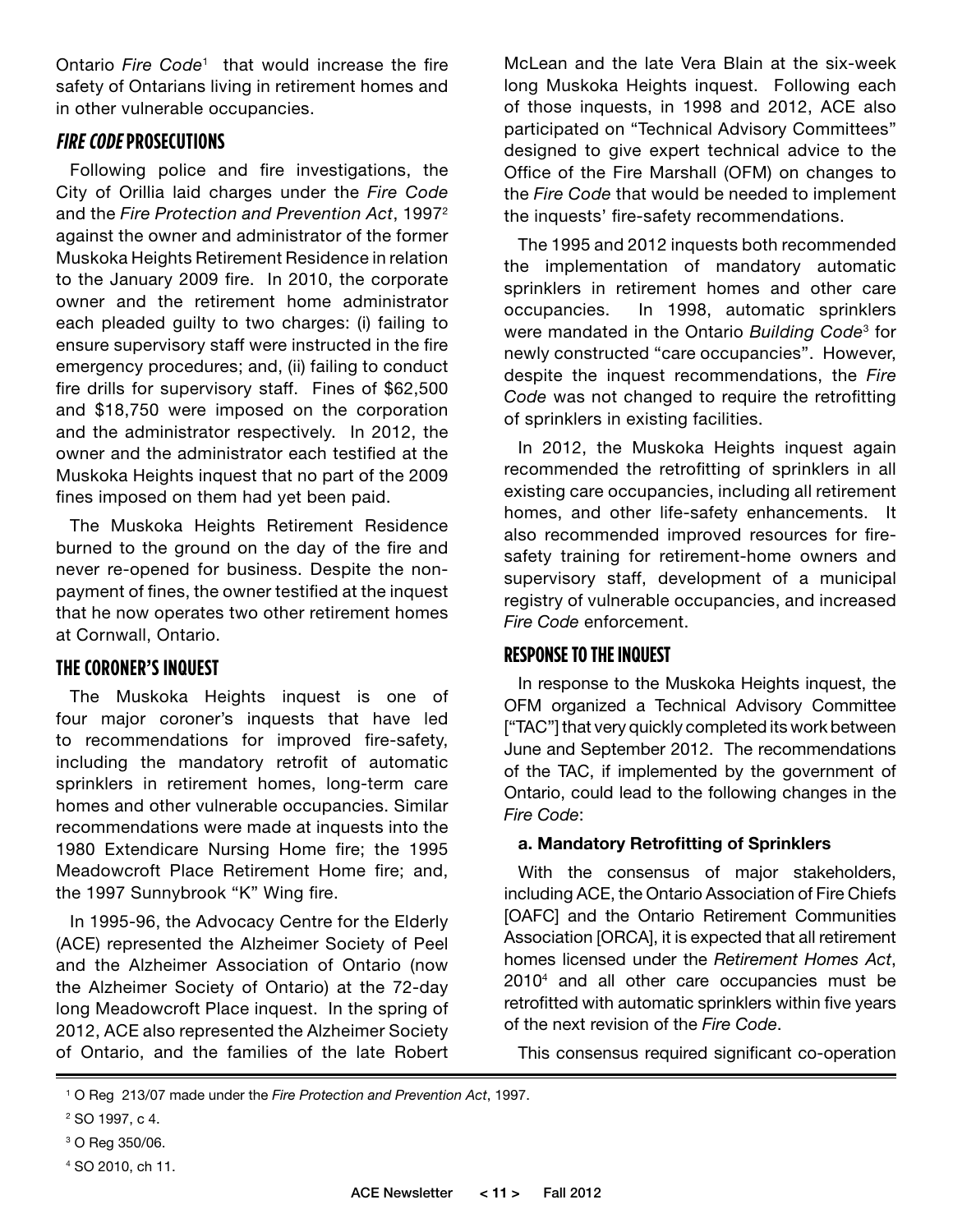

among all stakeholders to balance the interests of life-safety and feasibility of implementation, particularly with respect to costs. The retirementhome industry was forthcoming by accepting the need for the increased level of life-safety that automatic sprinklers provide. The OAFC and other stakeholders actively worked to find ways to keep the cost of installing sprinklers affordable, particularly for smaller homes.

#### **b. Other Life-Safety Enhancements**

In addition to mandatory automatic sprinklers, the Muskoka Heights inquest recommended other life-safety enhancements that are likely to be implemented along the following timelines:

- Within two months of amendment of the *Fire Code*, the installation of interconnected smoke alarms, and smoke alarms in each suite or sleeping room, in small retirement homes and other care occupancies that are not already so equipped;
- • Within one year of amendment of the *Fire Code*, the installation of fire-alarm monitoring systems and emergency lighting of 30-minutes duration in all retirement homes and other care occupancies that are not already so equipped (except for homes with up to four residents and up to three stories in height);
- • Within two years of amendment of the *Fire Code*, the installation of self-closing devices on bedroom doors (except in small floor-

plans where zone separations are provided) in all retirement homes and other care occupancies; and,

• Within two years of amendment of the *Fire Code*, the installation of a voice communication system or paging system available for use in a fire emergency in all retirement homes and other care occupancies seven or more stories in height.

#### **c. Improved Resources for Fire-Safety Training**

It is often difficult to know whether owners and supervisory staff in retirement homes and other care occupancies are trained in fire safety. Usually this information does not come to light until after a fire occurs. Evidence was presented at both the Meadowcroft Place and Muskoka Heights inquests that front-line staff had little or no fire-safety training. For example, the Muskoka Heights inquest heard from the lone personal support worker (PSW) on duty the night of the fire that she had little or no fire-safety training before the blaze. Despite this, she single-handedly evacuated nine of the twenty-one (21) residents before the fire department arrived.

At the Muskoka Heights inquest the jury also heard evidence that the owner knew very little about operating a retirement home before he purchased a building and opened the Muskoka Heights facility. He stated that it would be helpful to be able to access from the OFM on-line fire-safety materials that could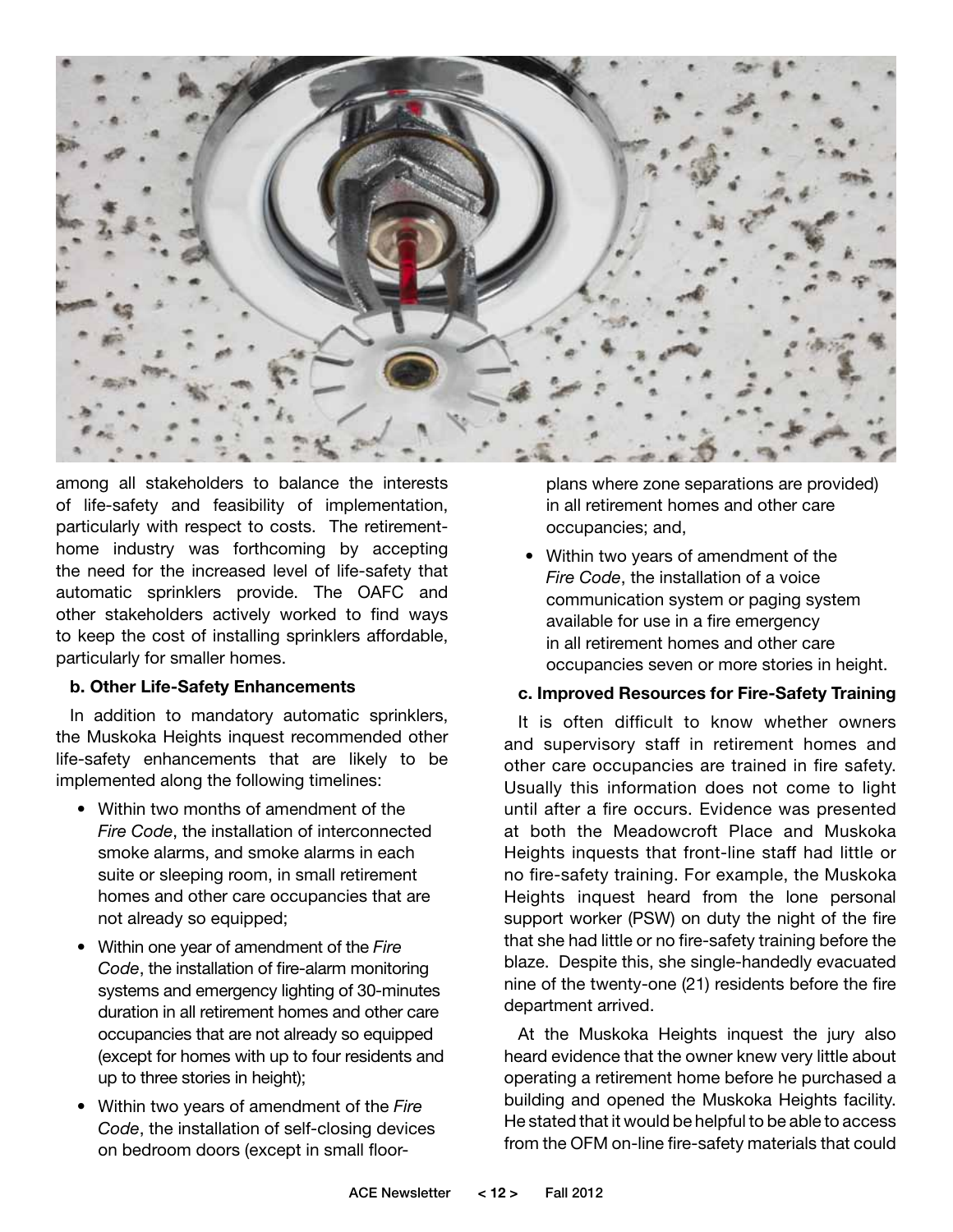assist owners and managers in understanding their duties and responsibilities.

In response to this type of evidence, the Muskoka Heights inquest recommended that more courses and materials on fire-safety be developed and made available to retirement homes and other care occupancies. The OFM is now likely to develop fire-safety training courses for owners/operators and a basic fire-safety orientation program specifically for supervisory staff in retirement homes and other care occupancies. It is also expected that the *Fire Code* will be amended to require owners not just to conduct training, as is presently required, but also to document the firesafety training provided to staff.

#### **d. Municipal Registry of Vulnerable Occupancies**

The Muskoka Heights inquest heard that following the 2009 fire, the Orillia Fire Department made concerted efforts on improving fire-safety for all vulnerable occupancies within its catchment area. One of the steps it took was to complete an inventory of all vulnerable care occupancies, to assist in fire prevention, suppression and *Fire Code* enforcement activities.

The Muskoka Heights inquest recommended that all fire departments create and maintain a registry of all fire-safety plans for care occupancies, including the date of approval of the fire-safety plan; the last date of review; the last inspection date; and the method to trigger an annual review of the fire-safety plan.

It is expected that the *Fire Code* may be amended to require a municipal registry of vulnerable occupancies resembling the inquest recommendations.

#### **e. Increased** *Fire Code* **Enforcement**

Fire departments throughout Ontario have a longestablished pattern of improving fire prevention and the enforcement of the *Fire Code* as preferred alternatives to fire suppression. The Muskoka

Heights inquest made several recommendations directed towards enhanced fire prevention, inspections and *Fire Code* enforcement.

It is expected that the *Fire Code* could now be amended to require, at minimum, that municipal fire departments validate the fire safety plan of all retirement homes and other care occupancies by annually participating in a fire drill at each facility. This type of amendment would also reflect the 1996 recommendations of the Meadowcroft Place inquest.

#### **Conclusions**

Fire safety is a very complex subject that is simple in concept and highly technical in its details. It is impossible to capture the importance of all of the valuable work performed by the jury in the Muskoka Heights inquest as they deliberated and came up with their recommendations. The recommendations mentioned in this article represent a summary of some of the important themes that will hopefully lead to improved firesafety for all retirement-home tenants in Ontario.

ACE has been privileged to represent other organizations such as the Alzhiemer Society of Ontario, and the families of the late Robert McLean and the late Vera Blain, in the Muskoka Heights inquest. It also gratefully acknowledges the very capable work and leadership of the Coroner, Dr. Dirk Huyer, and coroner's counsel Ms Bhavna Bangu, in conducting the inquest. We are grateful to our clients, other parties to the inquests and TAC's in which we have participated, their counsel and the coroners and juries that have so assiduously worked to improve fire safety with practical, feasible recommendations.

Ontarians deserve the highest level of fire-safety for older adults living in retirement homes and other care occupancies. We hope and expect that mandatory sprinklers and other important recommendations might soon be implemented.

## **ACE ANNUAL GENERAL MEETING**

**ACE will be holding its Annual General Meeting (AGM) on November 20, 2012, at 6:00 PM at Fraser Milner Casgrain LLP, 77 King Street West, Suite 400, Toronto-Dominion Centre, Toronto ON.**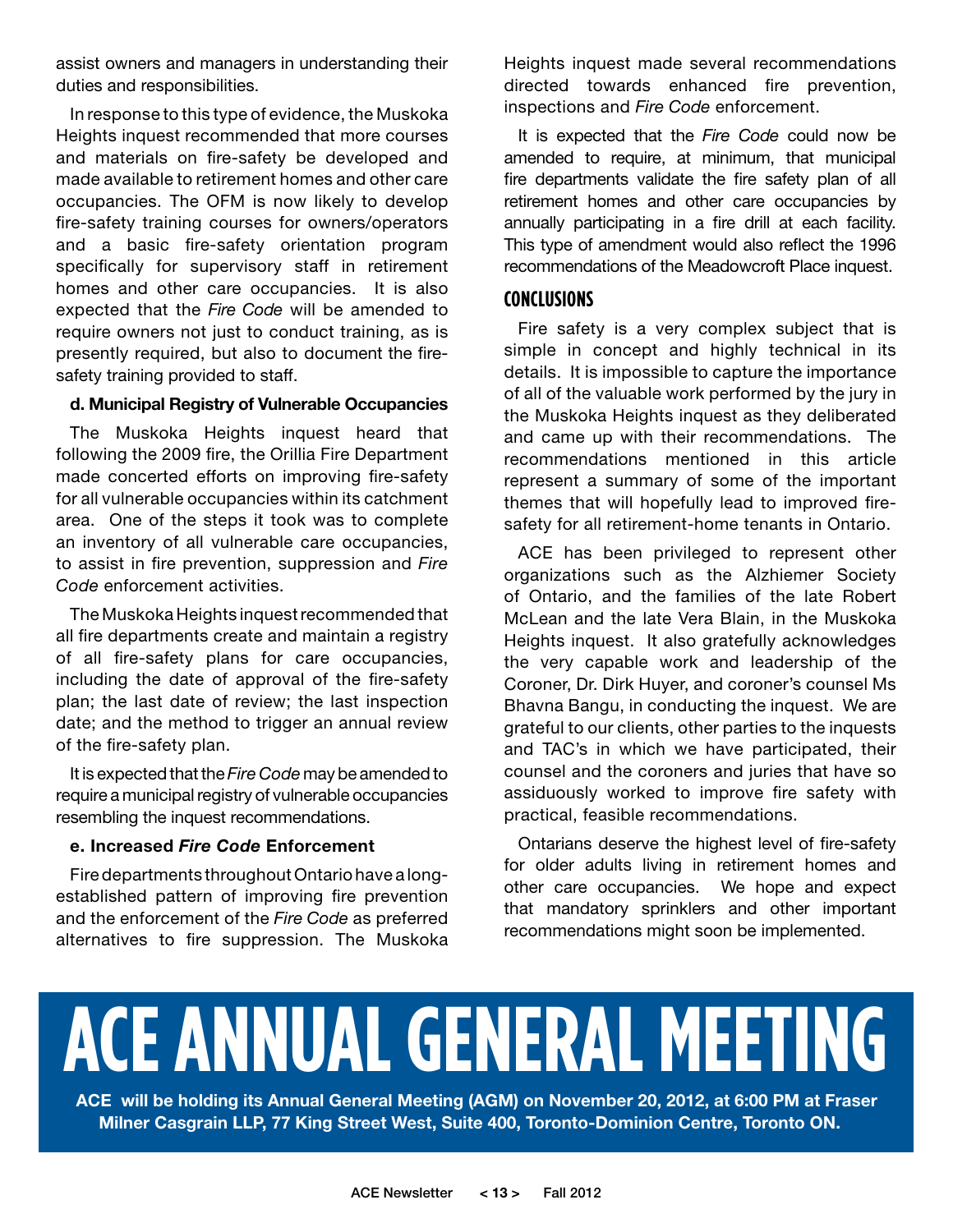# NEWS AND ANNOUNCEMENTS

*By: Clara Ho, Staff Lawyer* 

#### **Healthy Homes Renovation Tax Credit**

On October 2, 2012, the provincial government passed Bill 2, an Act to amend the *Taxation Act*, 2007, to implement a Healthy Homes Renovation Tax Credit. The Bill passed despite not receiving the support of the Progressive Conservatives. The Healthy Homes Renovation Tax Credit<sup>1</sup> ("HHRTC") is only one part of the province's Seniors Care Strategy. Dr. Samir Sinha, one of the speakers at the ACE Special Lecture this past June and Director of Geriatrics at Mount Sinai and the University Health Network Hospitals in Toronto, was appointed by the government to be the expert lead in the development and implementation of the Seniors Care Strategy.

The government hopes that the creation of the HHRTC and the increase in funding for home care will result in seniors being able to live at home longer; thus easing the burden on our already resourcestretched health care system. The McGuinty Government announced in the 2012 Budget that there would be an increase in funding for community and home care services.<sup>2</sup>

Under the HHRTC, seniors who are homeowners or tenants, and anyone who lives with a senior,



1 SO 2012, C 13

are eligible to claim a tax credit of up to \$1,500.00 per year for any modifications made to improve the accessibility of the home. To be eligible for the HHRTC, you must be a senior (65 years of age or older by the end of the taxation year that you are claiming the credit) who owns or rents your home or someone who is not a senior but living with a family member who is. Landlords renting a home or apartment to a senior are not eligible for the HHRTC.

Only certain expenses are eligible under the HHRTC. Some examples include:

- • Grab bars and related reinforcements around the toilet, tub and shower
- Handrails in corridors
- Wheel-in showers
- • Walk-in bathtubs
- Wheelchair ramps, stair/wheelchair lifts and elevators
- Touch-and-release drawers and cupboards
- Widening passage doors
- • Lowering-existing counters/cupboards

It is important to make sure you keep all receipts and documents relating to any renovations or modifications you have completed on your home.

Expenses that are for renovations or modification primarily meant to increase the value of the home or that are annual, recurring, or routine repairs are ineligible. On the Ministry of Finance's website concerning the HHRTC it clearly states that devices and services are not eligible. ACE recommends that if you are uncertain as to whether something is an eligible expense, you should contact the Ontario Ministry of Finance for more information.

For more information on the HHRTC contact 1 866 668 8297 or visit the following website <http:// www.fin.gov.on.ca/en/credit/hhrtc/index.html>

<sup>&</sup>lt;sup>2</sup> The government announced in the 2012 Budget a four per cent increase over the next three years. Ministry of Health and Long-Term Care, "Ontario Helping More Seniors Live at Home Longer" *News Release* (24 May 2012), online: Government of Ontario <http://www.health.gov.on.ca/en/news/release/2012/may/nr\_20120524\_1.aspx>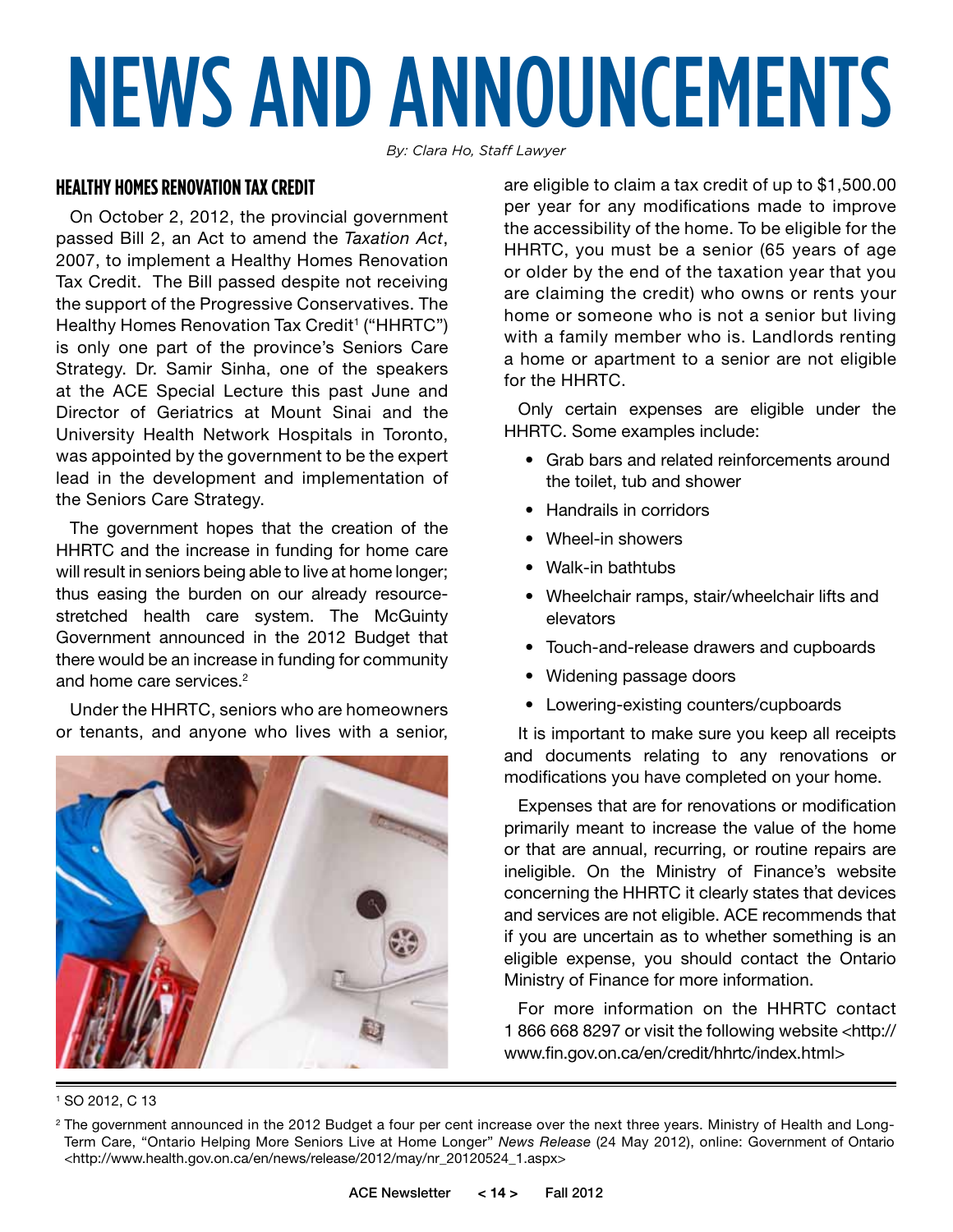### **B.C. Establishing an Office of the Seniors' Advocate**

The B.C. government is establishing an Office of the Seniors' Advocate which it hopes to be operational by spring of 2013. The Office was first announced by Health Minister, Michael de Jong, this past February and is a key component of the B.C. government's seniors action plan which is committed to ensuring ". . . a more accessible, transparent and accountable approach to seniors care."3

Ten public consultations were held across B.C. to gather input from seniors, their families, service providers and other organizations on the establishing of a Seniors' Advocate Office. In addition to the public consultations that have now concluded, the Ministry of Health was accepting written submissions in response to their Consultation Discussion Paper, "Creating a Seniors' Advocate for British Columbia: A Stronger Voice for BC Seniors".

There are many stakeholders who have advised the government that they believe that the Seniors' Advocate should be appointed by the Legislature and report directly to the members of the legislative assembly. Whether the Office of the Seniors' Advocate will be independent similar to that of the Ombudsperson or the Representative for Children and Youth is not yet determined. According to Mr. Ron Cantelon, Parliamentary Secretary for Seniors, a Seniors' Advocate would have to speak for almost 600,000 seniors living in B.C. while the Representative for Children and Youth advocates for approximately 13,000 children.4

The mandate of the Seniors' Advocate has not yet been decided. Many experts and advocates who work with seniors in B.C. believe that mandate of the Seniors' Advocate should not only be limited to health but should be broad and include issues such as: housing, income support, transportation, elder abuse, home care and support for activities of daily living.<sup>5</sup>

Other provinces, such as Alberta, are similarly moving forward to appoint a seniors' advocate. Here in Ontario, there has been no indication by the government that they intend to do the same.

#### **Women FileAge Discrimination Complaint against Metro AND INSTORE FOCUS**

A group of seven older women who live in London, Ontario, ranging in age from sixty-two to seventyeight, filed an application alleging age discrimination with the Human Rights Tribunal of Ontario. The story was reported by the *Toronto Star* and the *London Free Press*, in August of this year.<sup>6, 7</sup>

The women all worked as "brand ambassadors" with the company InStore Focus – a job that required them to offer product samples to customers in stores. All of them depended on the income from this part-time position to help make ends meet. The women had been employees of InStore between ten to fifteen years working on average fourteen to twenty-eight hours a week.

One of the women involved in the case, Ms Lone Thompson, was contacted by her manager who advised that they no longer wished to employ her in the position citing a "change of direction".<sup>8</sup> At the same time the women discovered their hours were being cut, InStore Focus was hiring for new brand ambassadors.

Beth Walden, senior legal counsel at the Human Rights Legal Support Centre, is representing the women in their application to the Human Rights Tribunal. She states that ageism claims make up less the three per cent of complaints to the Human Rights Legal Support Centre.<sup>9</sup>

<sup>&</sup>lt;sup>3</sup> Government of British Columbia, "News Release: Consultations kick off on seniors advocate" (29 May 2012) online: Ministry of Health <http://www2.news.gov.bc.ca/news\_releases\_2009-2013/2012HLTH0054-000756.htm>.

<sup>4</sup> Chan, Cheryl. "B.C.'s seniors advocate will speak for nearly 600,000 seniors", *The Province* (3 July 2012) online: The Province <http:// www.calgaryherald.com/news/alberta/Critics+fear+Tories+will+muzzle+seniors+advocate/7346632/story.html>.

<sup>5</sup> "Letters: Experts and advocates in the care of B.C.'s seniors explain their hopes for the new position of Seniors' Advocate", Letters, *The Province* (30 June 2012) online: <http://www.theprovince.com/health/Letters+regarding+formation+first+Seniors+Advocate/6864955/ story.html>.

<sup>6</sup> Pigg, Susan. "Women file age discrimination complaint against Metro, sample company", *The Toronto Star* (20 August 2012) online: The Toronto Star <http://www.thestar.com/business/article/1244229--women-file-age-discrimination-complaint-against-metrosample-company>.

<sup>7</sup> De Bono, Norman. "'I may not be a soccer mom, but I still shop'", *The London Free Press* (21 August 2012) online: The London Free Press <http://www.lfpress.com/news/london/2012/08/20/20121866.html>.

<sup>8</sup> *Supra,* note 6.

<sup>9</sup> *Ibid.*